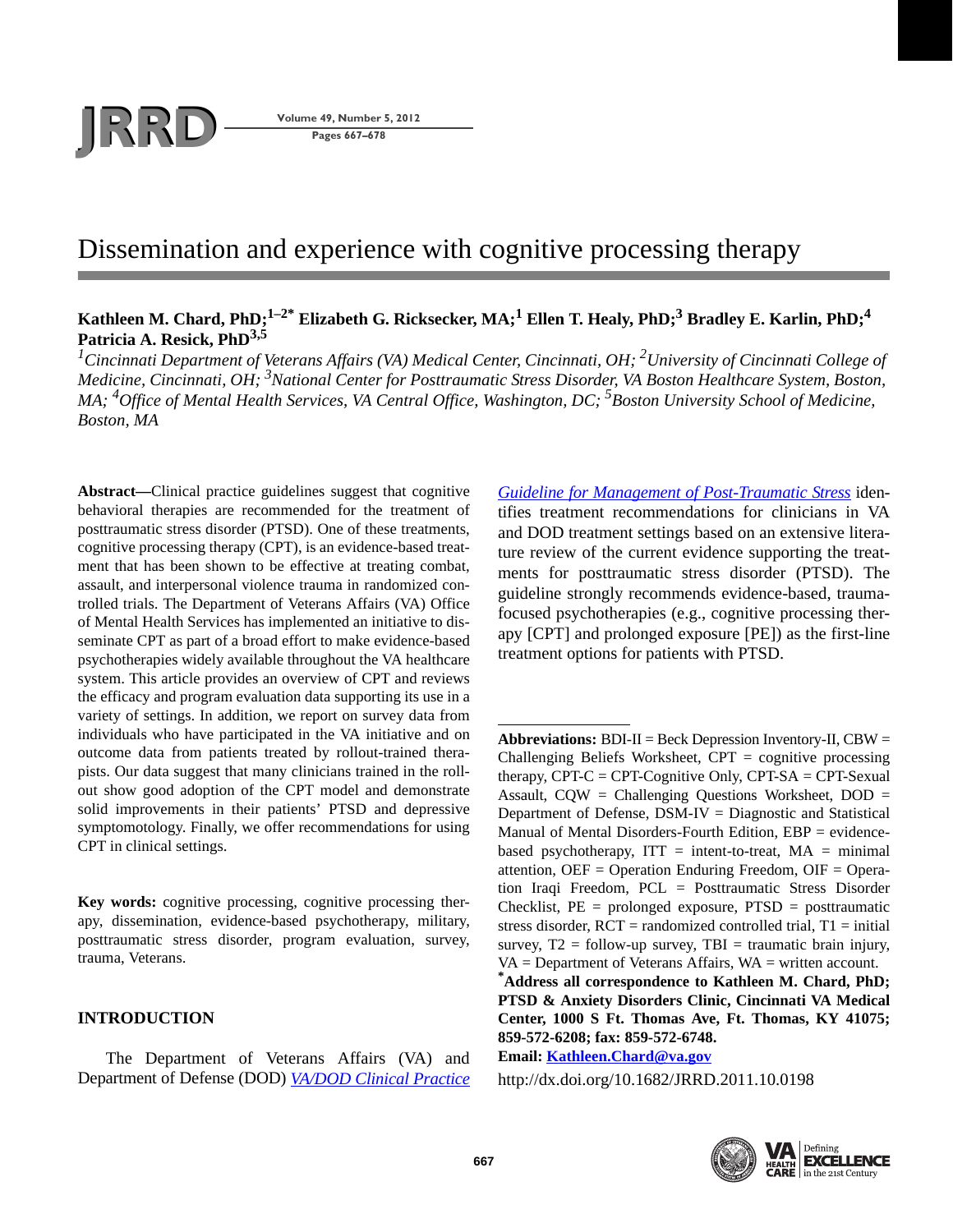On the national VA level, there have been programmatic initiatives to help promote the implementation of evidence-based psychotherapies (EBPs) that have had a positive effect on the CPT dissemination initiative and implementation of CPT within VA. For example, local EBP coordinators have been placed at each VA medical center to serve as an advocate and clinical champion for EBPs at the local level and to promote clinical infrastructures (e.g., 60–90 min weekly clinics) that support the delivery of EBPs. Local EBP coordinators disseminate information about empirically supported treatments, help facilitate the local recruitment of clinicians to be trained in CPT and other EBPs, and serve as a local advocate to troubleshoot barriers to implementation and promote sustainability. Throughout VA, emphasis on EBP implementation has significantly increased, with facility-specific performance measures and metrics to track implementation. These efforts reinforce the goals of the CPT initiative and help promote a consistent message as to the importance of including EBP in the treatment options for Veterans with PTSD.

# **TREATMENT OVERVIEW**

CPT is a predominantly cognitive treatment for individuals with PTSD and related symptomatology, such as depression, anxiety, and guilt [1]. CPT consists of 12 weekly sessions delivered in a manualized, serial format. CPT can be delivered in group, individual, or combined group and individual formats. In sessions 1 through 4, patients are educated regarding the theory behind CPT and asked to explore the "meaning" of their traumas by writing an impact statement discussing why they believe the traumatic event occurred and how the event has shaped their beliefs about self, others, and the world, particularly in the areas related to safety, trust, power/control, esteem, and intimacy. Next, patients are taught the connection between events, thoughts, and feelings through the use of the A-B-C Sheet, and together with the therapist, they begin to identify places where the patients have become "stuck" in their thinking. Specifically, they learn to identify "stuck points," which are thoughts related to interpretations of their traumatic event, such as "It was my fault the trauma happened," or thoughts of how they view themselves and the world now based on their traumatic experiences, such as "I can't trust anyone" and "I am worthless." Finally, the patients write detailed accounts

of the most traumatic incident, including sensory details, thoughts, and feelings. (Note: in the CPT-Cognitive Only [CPT-C] version, no traumatic accounts are written.) At the same time, the therapist uses Socratic dialogue to help the patients begin to analyze their stuck points and to view past, present, and future events with a more balanced interpretation.

In sessions 5 through 7, the core cognitive therapy skills are taught, including use of the Challenging Questions Worksheet (CQW) to examine a single belief. The CQW consists of ten questions that help the Veterans evaluate their stuck points from a number of angles, including looking at the evidence for and against the belief, examining the context from which the belief was formed, and identifying how much the belief is based on feelings rather than thoughts, for example. In session 6, the Patterns of Problematic Thinking worksheet is introduced to allow patients to become familiar with common faulty thinking patterns that can interfere with recovery from PTSD. The Veteran examines each stuck point to see which of seven patterns are being activated, such as overgeneralizing from a single incident, thinking in terms of black/white or right or wrong, or emotional reasoning. Finally, the Challenging Beliefs Worksheet (CBW) is introduced, which incorporates all of the prior worksheets and allows patients to not only challenge their beliefs but also to identify more realistic and balanced beliefs and their related emotions.

In sessions 8 through 12, using the CBW, patients focus their thought examination in each of five key areas, including safety, trust, power/control, esteem, and intimacy. In session 12, the patients rewrite their impact statement and compare it with the version written at the beginning of the therapy. This allows the patients to clearly recognize the changes in their thoughts, feelings, and behaviors. Finally, the therapist and patients look to the future and identify any areas that may continue to be problematic for the patients and discuss ways that they can manage these issues using the CPT principles.

When CPT or CPT-C are administered in group, the same session structure is used either in the group only or group and individual combined formats. In neither case are the trauma accounts discussed in group, thus reducing the likelihood of secondary traumatization occurring, and allowing the group focus to remain on moving toward healthier thinking patterns. If patients write their trauma accounts, the therapist reviews them out of session and provides written feedback to the patient with support,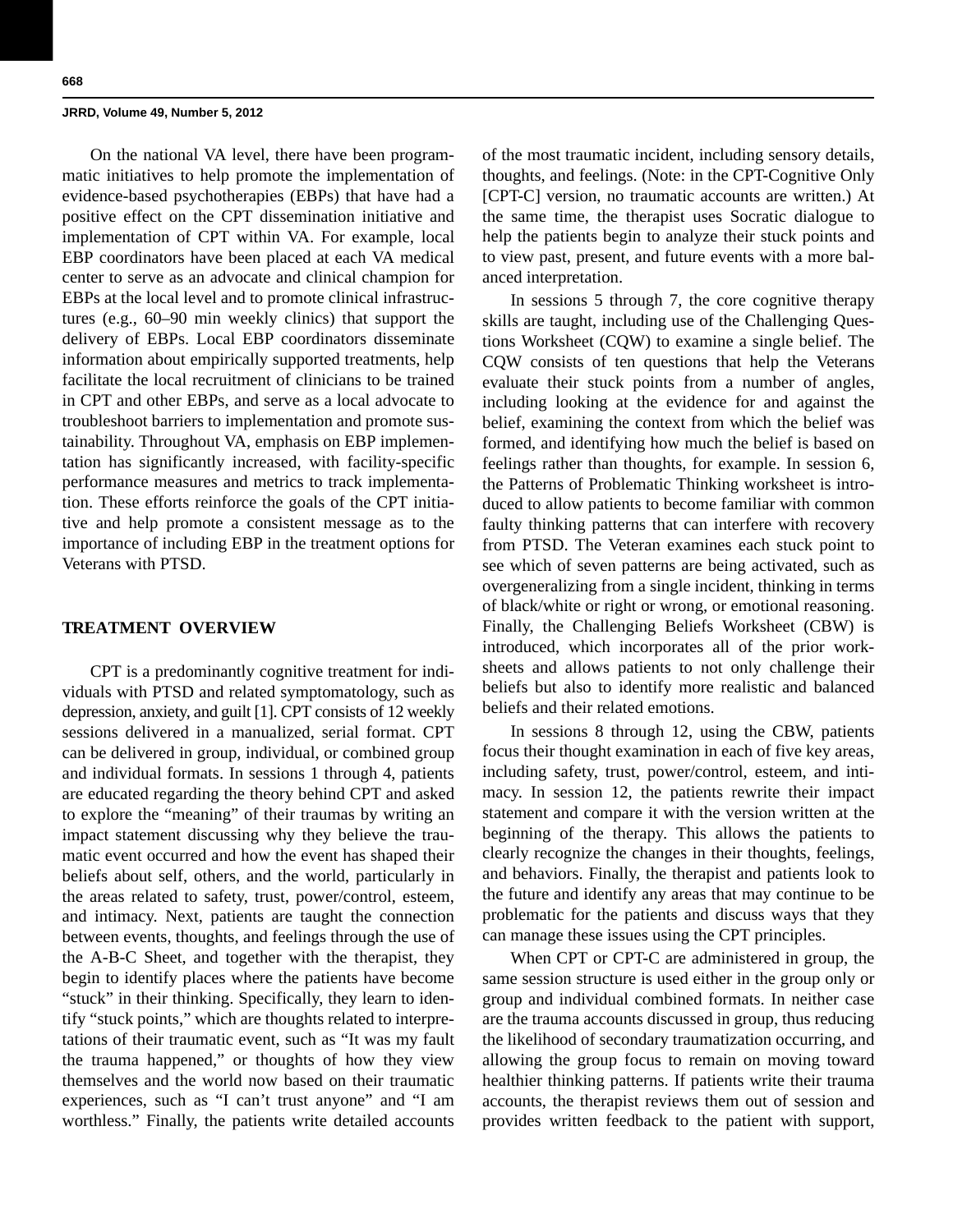#### **CHARD et al. Dissemination of CPT**

questions, and suggestions for areas that might contain stuck points. When group and individual therapies are combined, the patients can read their trauma accounts in the individual session as outlined in the clinical practice guidelines.

# **EVIDENCE BASE FOR COGNITIVE PROCESS-ING THERAPY**

The efficacy and effectiveness of CPT has been demonstrated in a wide range of traumatized populations, including female rape victims, childhood sexual abuse survivors, and combat Veterans. Using a sample of female rape victims, Resick et al. compared CPT with PE and a minimal attention (MA) control group in a randomized controlled trial (RCT) [2]. Analysis of the intent-totreat (ITT) sample, which included those who never started the treatment and those who dropped out, demonstrated that both CPT and PE led to significant reductions in PTSD and depressive symptoms posttreatment (CPT vs MA: *g* = 0.84–1.22; PE vs MA: *g* = 0.57–0.74) and at 3- and 9-month follow-up. Additional analyses indicated that CPT resulted in small but positive effect-size differences for PTSD, depression, and guilt measures at posttreatment, 3 months, and 9 months, indicating modestly greater symptomatic improvement relative to the participants in the PE condition. Monson et al. conducted an RCT comparing CPT with a wait-list control in Veterans, primarily Vietnam war Veterans who had chronic military-related PTSD [3]. The Veterans who received CPT had a significant reduction in severity of PTSD symptoms over time as compared with the wait-list control group  $(g = 1.01 - 1.12)$ . Of the ITT sample, 40 percent did not mot meet criteria for PTSD after engaging in CPT treatment.

CPT has also been shown to be efficacious with samples of childhood sexual abuse survivors [4]. Chard studied an adaptation of CPT (CPT-Sexual Assault [CPT-SA]) for survivors of sexual assault that combined individual and group treatment. In this study, CPT-SA was compared with a wait-list control group in an RCT. For those in the treatment group, symptoms of PTSD  $(d = 1.52-$ 1.55), depression ( $d = 1.42$ ), and dissociation ( $d = 0.91$ ) significantly declined at posttreatment and continued to decline at 3-month follow-up. Treatment gains were maintained when assessed at 1-year follow-up.

A dismantling study was conducted to better understand how the components of CPT contributed to treatment outcome in a sample of adult women with a history of sexual or physical assault [5]. In an RCT, the full protocol of CPT was compared with a CPT-C condition that excluded the trauma written account (WA) and a trauma WA-only condition. For CPT and CPT-C groups, treatment sessions were held twice weekly for 50 min; for the WA group, after the first week sessions were held once per week for 2 hours over the 6-week treatment. Contrary to the hypothesis that the full CPT protocol would lead to superior treatment outcomes over the component conditions, participants in all three treatment groups demonstrated significant decline in PTSD symptoms posttreatment (CPT: *g* = 1.1; CPT-C: *g* = 1.1; WA: *g* = 0.7) and at follow-up (CPT:  $g = 1.2$ ; CPT-C:  $g = 1.1$ ; WA:  $g = 1.0$ ). Furthermore, over the course of treatment, the CPT-C group had significantly larger reductions in PTSD than the WA condition and achieved clinically significant reductions in PTSD symptoms faster than either the CPT or WA groups. Overall, the outcomes for the CPT and CPT-C conditions did not differ significantly. Resick et al. concluded that while the WA condition had good outcomes, the CPT-C condition did even better, with both CPT and CPT-C appearing to be comparably effective in treating PTSD [5]. Thus, it was suggested that the trauma WA may not be a necessary component for all patients, though some may benefit by writing their trauma account if they need to reconstruct the event and/or access emotions that have been avoided.

In addition to RCTs, CPT has also been examined extensively in clinical settings with Veterans. In an outpatient setting, both Vietnam war and Operation Iraqi Freedom (OIF) and Operation Enduring Freedom (OEF) Veterans receiving CPT demonstrated significant drops in PTSD and depressive symptoms from pre- to posttreatment [6]. In another study, male patients with comorbid PTSD and traumatic brain injury (TBI) who received CPT-C, augmented by psychoeducation groups, speech therapy, and cognitive retraining, in a PTSD and TBI residential setting showed significant improvements in PTSD symptoms [7]. In this study, 28 male patients with a history of mild TBI were compared with 14 male patients with a history of moderate or severe TBI, and results showed that although both groups improved from pre- to posttreatment, patients with a moderate or severe TBI showed significantly more improvement in PTSD and depressive symptoms than patients with mild TBI.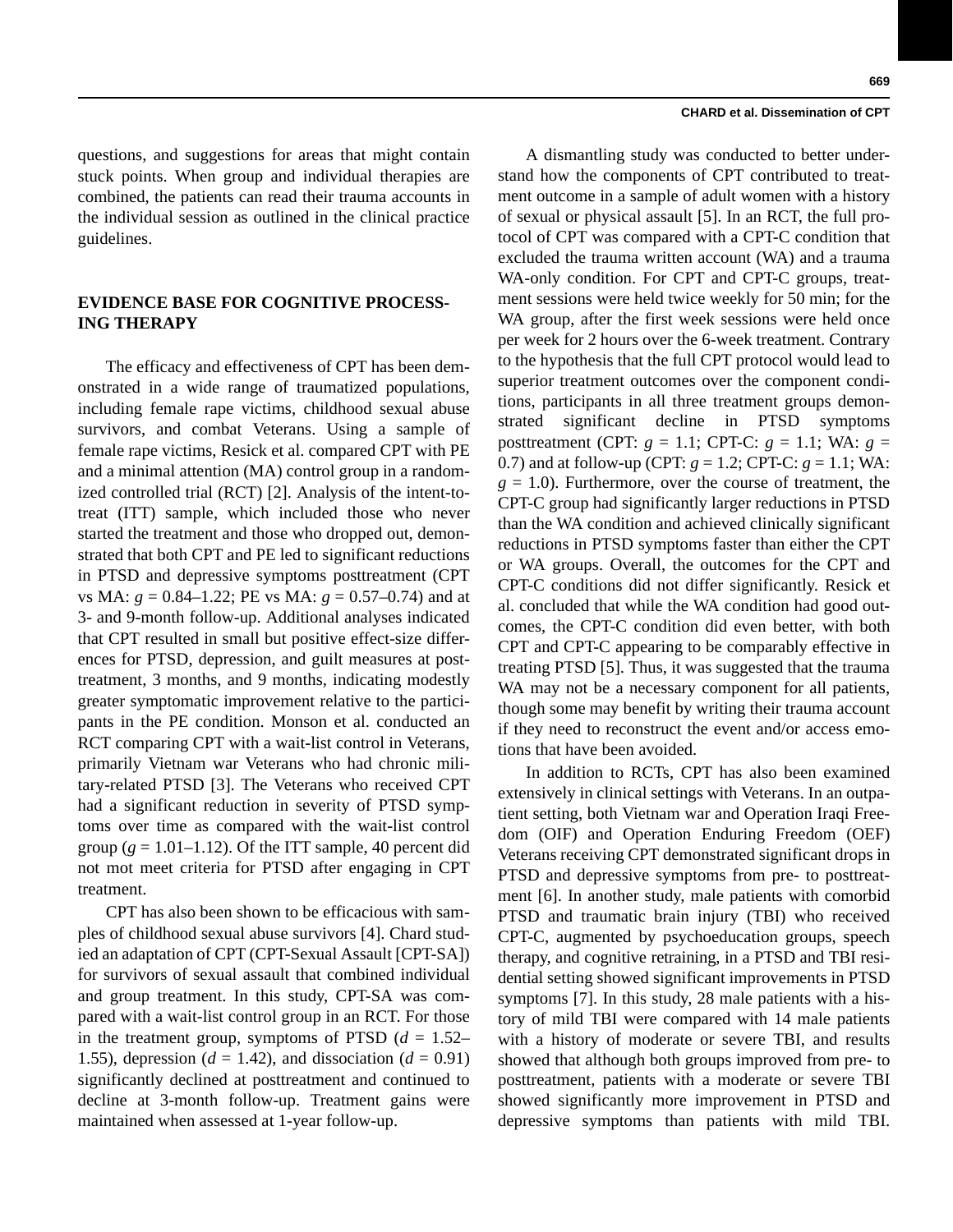Finally, a recent study by Alvarez et al. demonstrated that group CPT in a male residential program was superior to trauma-focused group treatment as usual with respect to PTSD and depressive symptoms, coping, and psychological distress [8]. Given the evidence that CPT is effective, it is important to train clinicians so this treatment is available to patients with PTSD.

#### **METHODS**

#### **VA Cognitive Processing Therapy Training Initiative**

As part of its efforts to make EBPs widely available to Veterans, VA has established a national policy that requires that all Veterans with PTSD have access to CPT or PE. To that end, in 2006, VA established a national CPT training initiative with the goal of disseminating and implementing CPT throughout the VA healthcare system (see Karlin et al. [9]). As of August 31, 2011, the CPT rollout trainers have provided training to over 3,000 mental health staff through 61 rollout and 59 nonrollout workshops. In addition, the trainers have provided CPT training to over 2,400 mental health clinicians in DOD and over 400 mental health clinicians in the community. In the VA rollout, the training process for clinicians includes attending a 3-day workshop and then participating in 6 months of weekly telephone consultation with one of the expert CPT trainers or consultants. Clinicians must complete at least two CPT individual cases or one CPT group while participating in consultation. After completing the training requirements, they can formally apply to be designated as a "CPT provider." Initial program evaluation data described elsewhere [9] have indicated that the training and implementation of CPT has yielded significant and positive therapist, patient, and system outcomes. Next, we report on expanded program evaluation data.

# **Workshop Training Evaluation Surveys**

As part of our efforts to monitor implementation, we collected two sets of surveys, the posttraining evaluation survey and the pre- and postworkshop clinical self-efficacy therapist survey, from VA mental health clinicians who attended the CPT training workshops.

#### *Posttraining Evaluation Survey*

For continuing education unit accreditation purposes, the posttraining evaluation survey is administered at the conclusion of all formal rollout training program workshops. This survey includes a self-report assessment of the faculty members conducting the workshop, achievement of program objectives, and participant satisfaction with the CPT training. The items designed to assess the achievement of program objectives are rated on a 5-point scale ranging from "completely" to "not at all." The items designed to assess the faculty and participant satisfaction are rated on a 4-point scale ranging from "strongly agree" to "strongly disagree."

# *Pre- and Postworkshop Clinical Self-Efficacy Therapist Survey*

Since April 2010, the VA CPT training program has also administered pre- and postworkshop therapist surveys designed to evaluate clinician self-efficacy in delivering CPT-specific skills and attitudes toward the CPT therapy. Clinician self-efficacy items are rated on a 6-point scale ranging from "not confident at all" to "extremely confident," and the items measuring a clinician's attitudes toward the CPT therapy are rated on a 5-point scale ranging from "strongly disagree" to "strongly agree."

#### *Cognitive Processing Therapy Practice Survey*

Early in the dissemination, we decided to conduct an informative process evaluation of the national rollout and incorporate salient programmatic changes based on the data collected from participants. The goal was to examine how clinicians are using CPT in their clinical practice, to identify the barriers to CPT implementation, and to assess the effectiveness of program administration refinement methods employed to address those barriers and for improving our ongoing dissemination efforts.

Thus, in March 2008, an initial CPT Practice Survey was sent to all VA mental health clinicians who attended any of the CPT national rollout training workshops held between July 2007 and March 2008. The anonymous online survey was developed and administered through the Inquisite Survey (Allegiance Inc; Austin, Texas) Internet software system, and CPT workshop attendees were invited to participate in the survey through email notifications. We solicited information from clinicians who had begun providing the therapy as well as from those who had not yet adopted CPT in their clinical practice. In addition to demographic and work-setting elements, the survey instrument contained items designed to assess various CPT caseload and service delivery components, aspects that hinder implementation and prevent clinicians from providing CPT within their clinical settings,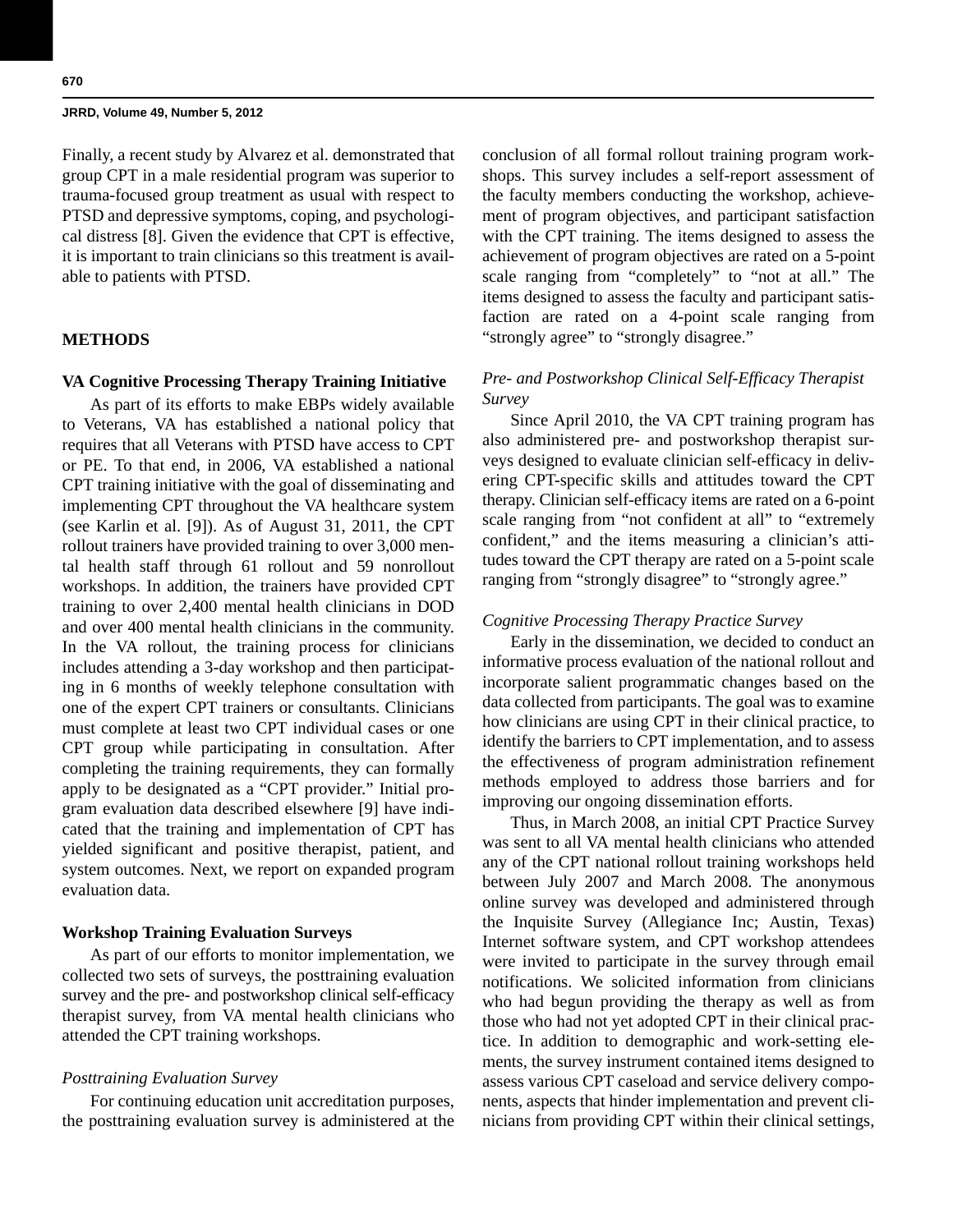the use of postworkshop consultation calls, and adherence to treatment protocol fidelity.

From an analysis of the initial survey (T1), we identified key implementation issues for program refinement. As will be discussed in detail in the "Refinements to Rollout" section, these included addressing the significant barriers to implementation, such as clinicians not having enough time in their schedule to provide CPT to more patients, as well as their workload being too heavy to accommodate attendance on consultation calls and providing CPT to more patients. In addition, program enhancements were also made to address the consultation call scheduling issues identified, such as expanding the number of calls available and modifying the scheduling procedures to facilitate attendance.

In February 2011, we sent a follow-up survey (T2) to the same cohort of VA mental health clinicians trained between July 2007 and March 2008 for comparison purposes in an effort to determine the effect of the programmatic changes instituted. We developed and administered the anonymous online follow-up survey through the SurveyMonkey (Portland, Oregon) Internet software system, and CPT workshop attendees were once again invited to participate through email notifications.

Also during February 2011, in addition to collecting follow-up data from those previously surveyed, we sent an initial CPT Practice Survey to all VA mental health clinicians who attended any of the CPT national rollout training workshops held between January 2009 and December 2010. This survey was administered as the baseline data for this cohort of clinicians, as well as for comparison purposes to the 2008 T1 cohort, to further determine the effect of the programmatic changes that were instituted. The anonymous online survey was administered through SurveyMonkey, and CPT workshop attendees were once again invited to participate through email notifications. As with the 2008 T1 and T2, information was again solicited from clinicians who had begun providing the therapy as well as from those who had not yet adopted CPT in their clinical practice. In addition to the same demographic and work-setting elements, the 2011 T1 also contained items designed to assess various CPT caseload and service delivery components, aspects that hinder implementation and prevent clinicians from providing CPT within their clinical settings, the use of postworkshop consultation, and adherence to treatment protocol fidelity.

#### **Measuring Patient Outcomes**

The main goal of CPT is to reduce the patient's psychological distress caused by the symptoms of PTSD and related comorbid disorders. As a core component of the CPT dissemination initiative, evaluation efforts to assess patient clinical outcomes have also been implemented to determine the effect and demonstrate the effectiveness of the program in routine care conditions and practice settings. These patient outcome data are collected during the consultation phase of the training program and include the total score for the Posttraumatic Stress Disorder Checklist (PCL) [10] and, when possible, the Beck Depression Inventory-II (BDI-II) [11].

The weekly version of the PCL is a standard outcome measure in the CPT protocol for assessing patient selfreported PTSD symptoms. The PCL consists of 17 items corresponding to the PTSD symptom criteria specified in the Diagnostic and Statistical Manual of Mental Disorders-Fourth Edition (DSM-IV) [12]. Items on the PCL are rated based on how much they bothered the patient on a 5-point scale, where  $1 = not$  at all and  $5 =$  extremely, yielding a total score ranging from 17 to 85. Among samples of Veterans, the PCL has demonstrated excellent internal consistency and test-retest reliability, as well as strong convergent and discriminant validity [10].

The BDI-II is an optional outcome measure in CPT, used when relevant to assess patient self-reported depression symptoms. The BDI-II is a 21-item self-report instrument that measures the severity of depression over the preceding 2 weeks. Items on the BDI-II are scored on a 4-point scale from 0 to 3, yielding a total score ranging from 0 to 63. The BDI-II, which is in line with the depression criteria of the DSM-IV [12], has demonstrated excellent internal consistency and test-retest reliability along with strong convergent validity [13].

#### **RESULTS**

#### **Workshop Training Evaluation Surveys**

#### *Posttraining Evaluation Survey*

Since January 2010, posttraining evaluation data have been collected from 448 participants at 14 CPT rollout training program initiative workshops. Of those who responded, more than 90 percent of workshop participants reported either "complete" or "mostly complete" achievement of all CPT training program objectives. In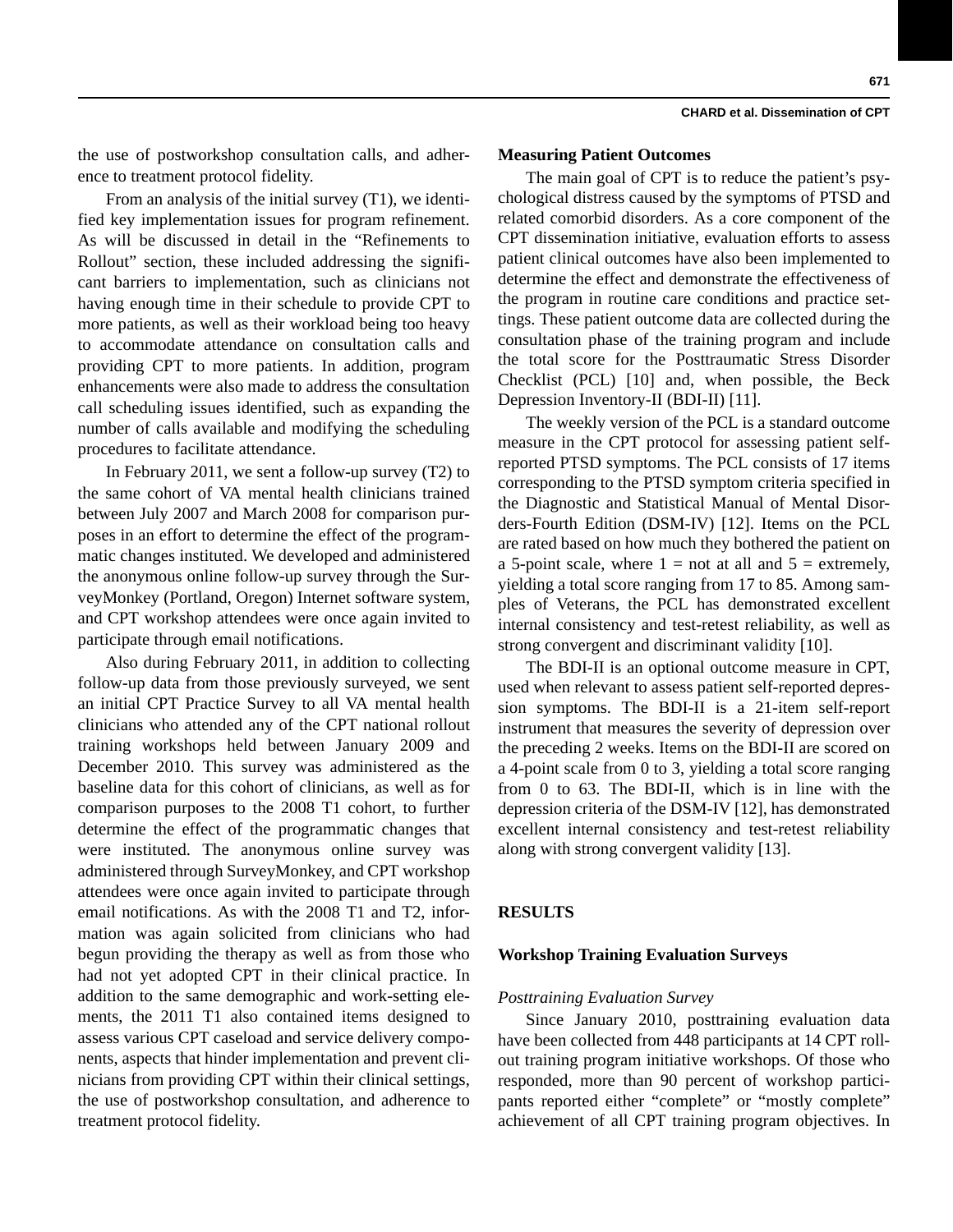addition, 96.2 percent of clinicians indicated "completely" or "mostly complete" with respect to their ability to describe PTSD symptoms and the theory underlying CPT following the training, and 91.2 percent reported that, following the training, they have acquired "complete" or "mostly complete" knowledge and skills required to implement CPT with Veterans diagnosed with PTSD. Further, the overwhelming majority of clinicians surveyed indicated that the teaching strategies used in the CPT training program were appropriate (mean  $\pm$  standard deviation:  $3.67 \pm 0.09$ ), the faculty effectively communicated information (3.77  $\pm$  0.12), they developed new skills and knowledge as a result of their participation in the workshop (3.67  $\pm$  0.12), and the program was worthwhile  $(3.75 \pm 0.09)$ .

# *Pre- and Postworkshop Clinical Self-Efficacy Therapist Survey*

The pre- and postworkshop therapist survey evaluation data have been collected from 320 participants at 11 CPT rollout training program initiative workshops since April 2010. To investigate change over time, we used repeated-measure *t*-tests to compare pre- and postworkshop data. Following the training, clinicians indicated a significantly higher level of confidence and greater degree of self-efficacy on all aspects of CPT-specific skills and the various structured assignment components of therapy implementation. Among these items were "use Socratic dialogue to help patients expand their perspective" (paired *t*(279) = 13.67, *p* < 0.001), "elicit and focus on patients' specific cognitions or stuck points relevant to their trauma account" (paired  $t(279) = 17.62$ ,  $p < 0.001$ ), "assign and review an Impact Statement to explore the meaning of the trauma and identify stuck points" (paired  $t(279) = 18.42$ ,  $p < 0.001$ ), and "assign the [CBW] to assist the patient in examining stuck points and identifying more balanced ways of interpreting situations" (paired  $t(273) = 20.78$ ,  $p < 0.001$ ). Clinicians also reported a significant increase in their ability to both explain CPT to patients (paired  $t(275) = 19.57$ ,  $p < 0.001$ ) and reduce symptoms of PTSD by using CPT (paired  $t(274) = 19.94, p < 0.001$ .

Clinician attitudes toward the utility and effectiveness of CPT were also significantly higher following the workshop training. Included among these items were "adherence to the CPT protocol increases patient satisfaction with therapy" (paired  $t(273) = 11.98$ ,  $p < 0.001$ ), "close adherence to the CPT protocol improves patient outcomes" (paired  $t(273) = 9.78$ ,  $p < 0.001$ ), and "CPT is an effective treatment for most patients visiting outpatient PTSD clinics" (paired *t*(273) = 8.52, *p* < 0.001). Furthermore, following the workshop, clinicians also indicated a significant decrease in their responses to the item "close adherence to 'evidence-based therapy' modalities increases therapist burnout" (paired  $t(273)$  =  $2.08, p < 0.001$ ).

The workshop survey results suggest that attendees are highly satisfied with the quality of the workshop training and they report that they have developed new clinical skills as a result of their participation. Finally, attendees endorse a greater understanding of CPT and the effectiveness of the treatment protocol and report that they have acquired increased confidence regarding their therapeutic skill level and ability to provide CPT to their patients.

#### *Cognitive Processing Therapy Practice Survey*

In March 2008, an initial CPT Practice Survey was sent to all VA mental health clinicians who attended any of the CPT national rollout training workshops held between July 2007 and March 2008. Of the 753 clinicians we contacted, 325 completed T1, providing a response rate of 43.2 percent. The majority of clinicians who completed T1 were female (67.1%), and most respondents indicated that they were either a psychologist (44.0%) or a social worker (40.6%). In addition, their primary VA work setting was either a mental health clinic (51.5%) or a PTSD clinic (39.2%). With regard to implementation, among those survey respondents who have started using CPT, the most common format used with patients was individual CPT (81.7%), and the majority of clinicians reported that they would like to be using CPT with more patients (88.8%).

During February 2011, T2 was sent to the same cohort of VA mental health clinicians trained between July 2007 and March 2008 for comparison purposes to assess the effect of the programmatic changes instituted. Out of these 753 clinicians, 111 no longer had working VA email addresses and were lost to follow-up. Of the remaining 642 clinicians contacted, 237 completed T2, providing a response rate of 34.1 percent.

As was the case with T1, the majority of clinicians who completed T2 were female (68.9%), and most respondents indicated that they were either a psychologist (52.2%) or a social worker (39.0%). In addition, their primary VA work setting was either a mental health clinic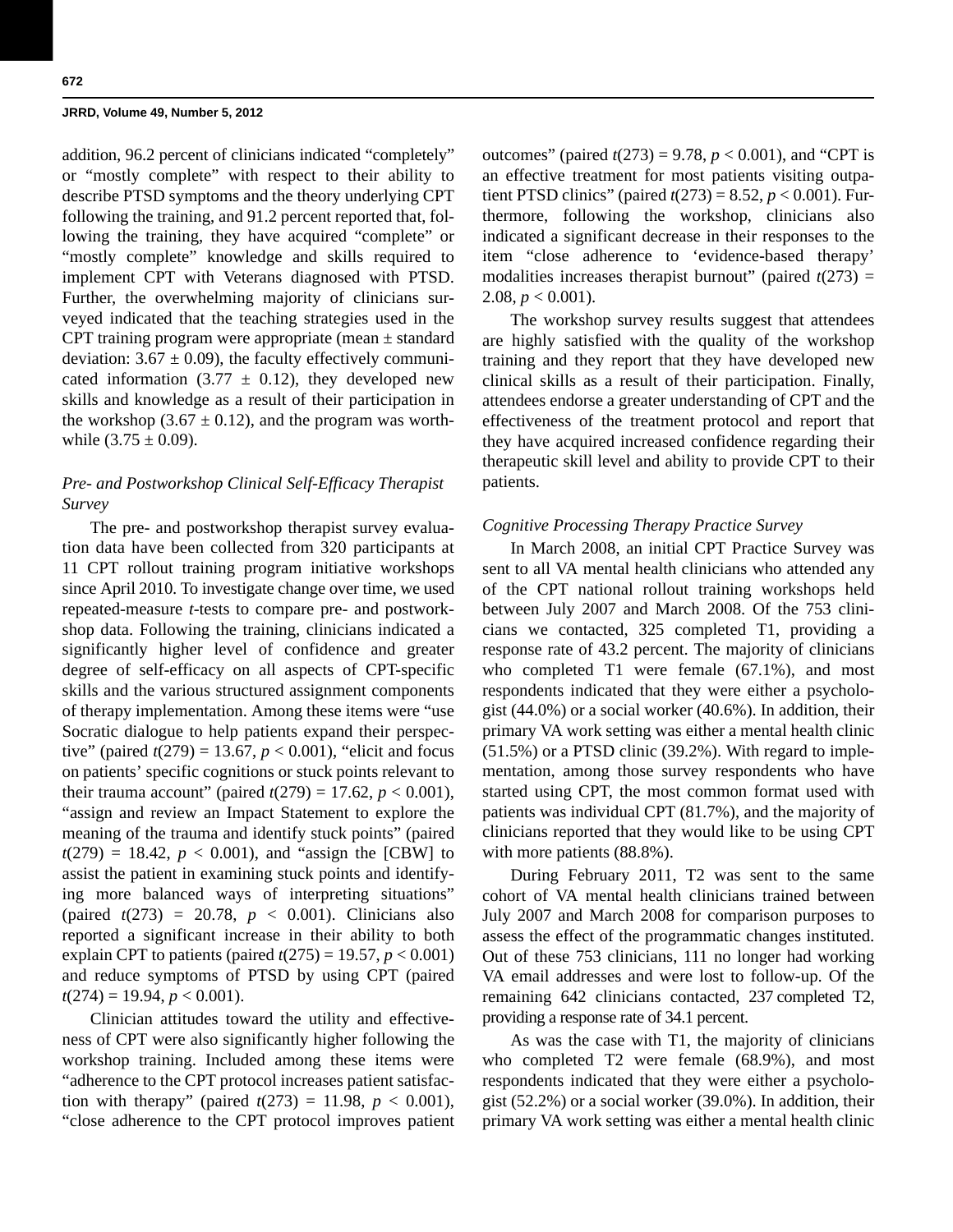(23.2%) or a PTSD clinic (41.1%). With regard to implementation, among those survey respondents who have started using CPT, the most common format of CPT used with patients was individual CPT (72.6%), and the majority of clinicians reported that they would like to be using CPT with more patients (70.8%). There were no significant differences between the group of clinicians who completed T1 and those who completed T2.

When examining the change in data from T1 to T2, we found several significant results. We observed substantial reductions in all of the most frequently reported reasons for not starting CPT with more patients, barriers to using CPT with more patients, and not attending CPT consultation calls. With respect to the reasons for not starting CPT with more patients, the two most frequently reported items were "having no or little room in their schedule" (T $1 = 52.0\%$ , T $2 = 8.2\%$ ) and "workload is too heavy" (T1 = 44.0%, T2 = 8.7%). The endorsement of both items was significantly reduced at follow-up ( $\chi^2$  = 38.78,  $p < 0.001$ , and  $\chi^2 = 25.97$ ,  $p < 0.001$ , respectively). When examining the data regarding the barriers for not using CPT with more patients, again the two most frequently reported items at T1 were "having no or little room in their schedule" (T1 = 55.4%, T2 = 38.4%) and "workload is too heavy" (T1 = 54.9%, T2 = 36.5%). Likewise, the frequency of clinician endorsement on both was significantly reduced at follow-up ( $\chi^2 = 12.04$ ,  $p <$ 0.001, and  $\chi^2 = 14.01$ ,  $p < 0.001$ , respectively). Finally, the two most frequently reported reasons for not attending consultation calls were "workload is too heavy" ( $T1 =$ 66.9%,  $T2 = 20.5%$ ) and "not available during call times provided" (T1 = 18.5%, T2 = 7.8%). Once again, the endorsement of both of these items by clinicians were also significantly reduced at follow-up ( $\chi^2$  = 72.83, *p* < 0.001, and  $\chi^2 = 8.94$ ,  $p < 0.01$ , respectively). Because both the initial and follow-up CPT Practice Survey administrations were anonymous, conducting a repeatedmeasures analysis of the data collected from the subset of therapists who completed both T1 and T2 was not possible.

Also during February 2011, in addition to collecting follow-up data from those previously surveyed, we sent an initial CPT Practice Survey to all VA mental health clinicians who attended any of the CPT national rollout training workshops held between January 2009 and December 2010. This survey was administered as the baseline data for this cohort of clinicians, as well as for comparison purposes to the 2008 T1 cohort, to further determine the effect of the programmatic changes that

were instituted. Of these 1,153 clinicians, 46 were lost to follow-up and 541 of the remaining 1,107 clinicians completed the survey, providing for a response rate of 48.9 percent.

As was the case with both the 2008 T1 and T2, the majority of clinicians who completed the 2011 T1 were female (68.2%), were either a psychologist (42.1%) or social worker (50.4%), and reported that their primary VA work setting was a community-based outpatient clinic (29.2%) or PTSD clinic (24.6%). In addition, among those survey respondents who have started using CPT, the most common format of CPT used with patients was individual CPT (73.9%), and the majority of clinicians would like to be using CPT with more patients (70.8%). There were no significant differences between the group of clinicians who completed the 2008 T1 and T2 and those who participated in the 2011 T1.

In a similar fashion to the 2008 T1 versus T2 analyses reported earlier, the 2011 T1 cohort data were also compared with the 2008 T1 cohort data to assess the effect that the dissemination program improvements have made over time regarding the previously identified barriers to implementation. When comparing the responses to the 2008 T1 and the 2011 T1, we again observed positive changes in the perceived barriers to using CPT. For example, clinicians responding to the 2011 T1 were significantly less likely to endorse barriers to starting CPT with more patients, barriers to using CPT with more patients, and reasons for not attending CPT consultation calls, as had been reported at the 2008 T1. With regard to the reasons for not starting CPT with more patients, the two most frequently reported items, "having no or little room in their schedule" (2008 T1 = 52.0%, 2011 T1 = 6.5%) and "workload is too heavy" (2008 T1 =  $44.0\%$ , 2011 T1 =  $6.7\%$ ), were both significantly reduced at 2011 T1 ( $\chi^2 = 63.83$ ,  $p < 0.001$ , and  $\chi^2 = 43.77$ ,  $p < 0.001$ , respectively). When examining the data regarding the barriers for not using CPT with more patients, the two most frequently reported items by the 2008 T1 cohort were again "having no or little room in their schedule"  $(2008 \text{ T1} = 55.4\%, 2011 \text{ T1} = 36.4\%)$  and "workload is too heavy" (2008 T1 = 54.9%, 2011 T1 = 36.0%). The endorsement of both items by the 2011 T1 cohort was also significantly less frequent ( $\chi^2 = 21.22$ ,  $p < 0.001$ , and  $\chi^2 = 20.96$ ,  $p < 0.001$ , respectively). Finally, with respect to the reasons for not attending consultation calls, the two most frequently reported items were "workload is too heavy" (2008 T1 = 66.9%, 2011 T1 = 8.7%) and "not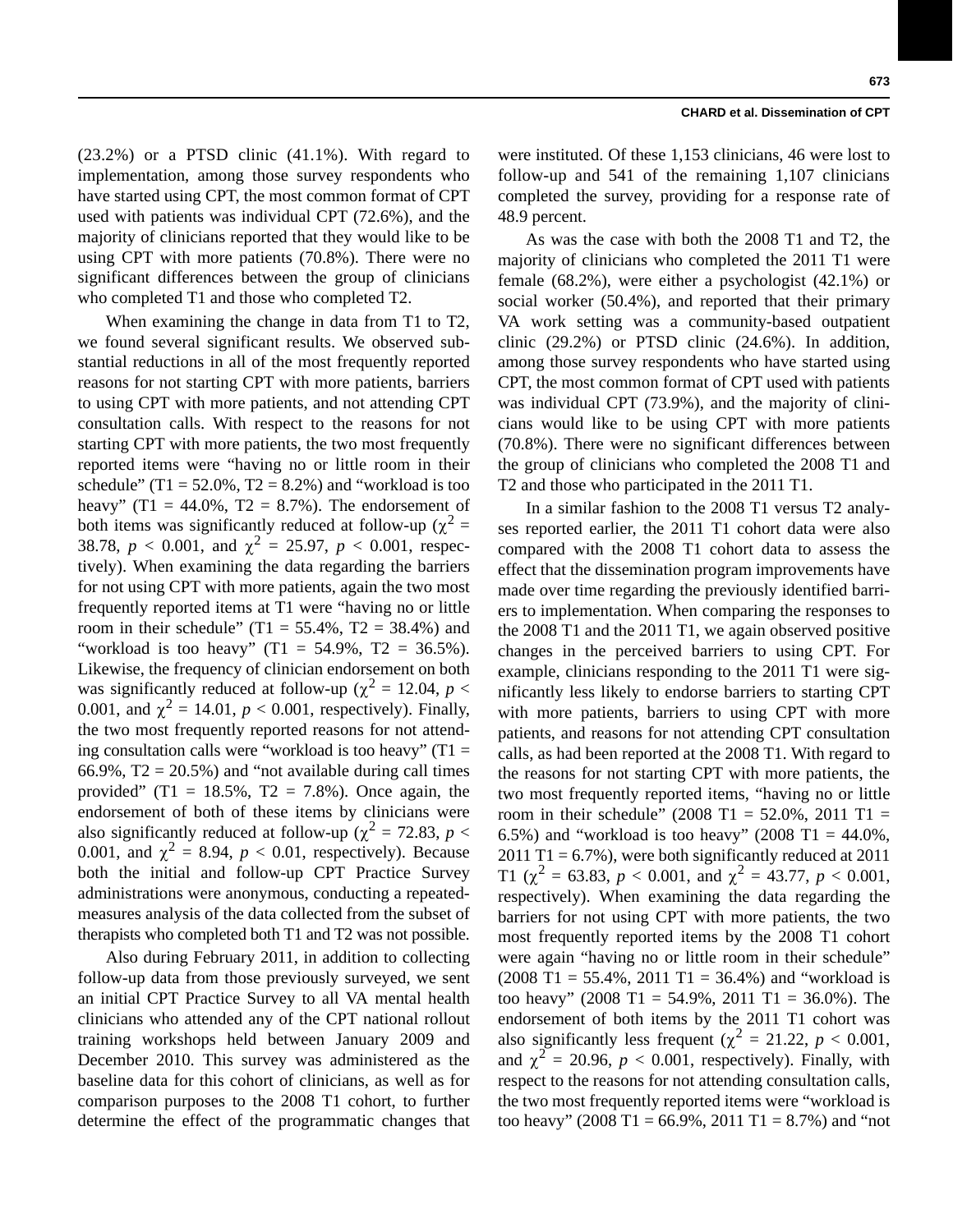available during call times provided" (2008 T1 =  $18.5\%$ ,  $2011$  T1 = 3.1%). In addition to these items being among the least reported barriers by clinicians completing the 2011 T1, they were also endorsed significantly less often than the 2008 T1 cohort ( $\chi^2 = 217.62$ ,  $p < 0.001$ , and  $\chi^2 =$ 42.35,  $p < 0.001$ , respectively).

# **Patient Outcomes**

Patient clinical outcome data are currently available on 374 Veterans treated by therapists participating in the rollout after their first two CPT cases that have completed the full treatment protocol. Of these Veterans, 86 percent were male and 14 percent were female. The majority were Caucasian (73%), 18 percent were African American, and only 5 percent were of Hispanic origin. More than half were married (60%), 24 percent were divorced, and 12 percent were single. The majority had either a high school education (44%) or completed some college (34%). The mean age of this group was 50 yr. In addition, 40 percent of the Veterans served in the Vietnam war, 29 percent served in OIF/OEF, and 12 percent served in the Persian Gulf war. The majority of these Veterans received the CPT treatment protocol (73%), while 27 percent received the CPT-C protocol. Furthermore, 64 percent received individual therapy sessions, 30 percent participated in group therapy, and only 6 percent received a combination of individual and group sessions during treatment.

Overall, the pretreatment PCL score was  $64.1 \pm$ 10.71 and the posttreatment PCL score was  $45.2 \pm 14.13$ (**Figure 1**). This 18.9-point change in PCL score was clinically meaningful and statistically significant (paired  $t(373) = 28.22$ ,  $p < 0.001$ ) and indicated a 29.5 percent reduction in self-reported PTSD symptoms. Furthermore, 9.9 percent of the patients had a PCL score below the standard clinical PTSD cutoff score of 50 at initial session, while 59.4 percent had a PCL score below the clinical PTSD cutoff score of 50 at the final session. When these same data were examined by conflict era, similar patterns of improvement in PTSD symptoms were demonstrated and the reduction in PCL scores were statistically significant for Vietnam war Veterans (paired *t*(148) = 16.40, *p* < 0.001), OIF/OEF Veterans (paired *t*(106) = 16.42, *p* < 0.001), and Persian Gulf war Veterans (paired  $t(43) = 10.85, p < 0.001$ ).

Pre- and posttreatment BDI-II scores were available for 53 of the 374 Veterans who completed CPT. For the overall group, the pretreatment BDI-II score was  $30.9 \pm$ 

10.96, which indicates a severe level of depression (standard clinical cutoff score range is 29–63), and the posttreatment BDI-II score was  $19.7 \pm 10.13$  (Figure 2), which indicates a mild level of depression (standard clinical cutoff score range is 14–19). This 11.2-point change in BDI-II score was clinically meaningful and statistically significant (paired  $t(52) = 9.24$ ,  $p < 0.001$ ) and indicated a 36.5 percent reduction in self-reported depression symptom severity. When these same data were examined by conflict era, similar patterns of improvement in depression symptom severity were demonstrated and the reduction in BDI-II scores were statistically significant for Vietnam war Veterans (paired  $t(19) = 5.35$ ,  $p <$ 0.001), OIF/OEF Veterans (paired  $t(19) = 5.66$ ,  $p <$ 0.001), and Persian Gulf war Veterans (paired  $t(6) = 4.02$ ,  $p < 0.01$ ).

### **DISCUSSION**

### **Refinements to Rollout**

We believe many of the positive changes observed between the two surveys were caused by specific efforts at both program administration and clinical and/or teaching levels. For example, the commitment required by training attendees to participate in dissemination processes was further emphasized and clarified, and clinician workshop applicants and their supervisors were required to sign a training agreement prior to the clinician being accepted into the CPT program. This agreement served to document their commitment to following through with the training requirements after attending the workshop, which include completing CPT cases and attending weekly consultation calls. Additionally, the structure of the consultation calls was modified so that all training participants were assigned to a regular weekly call with the same training consultant each week. This change promoted more consistency in consultation because consultants were able to follow each caller's cases. Because of high demand, the number of consultation call times available was significantly increased; currently, 58 calls are held each week. Finally, decentralized CPT training processes have been implemented to provide training capacity (i.e., regional trainers and consultants) in each Veterans Integrated Service Network and Vet Center region, as well as DOD. The goal is to make CPT training more widely available with more CPT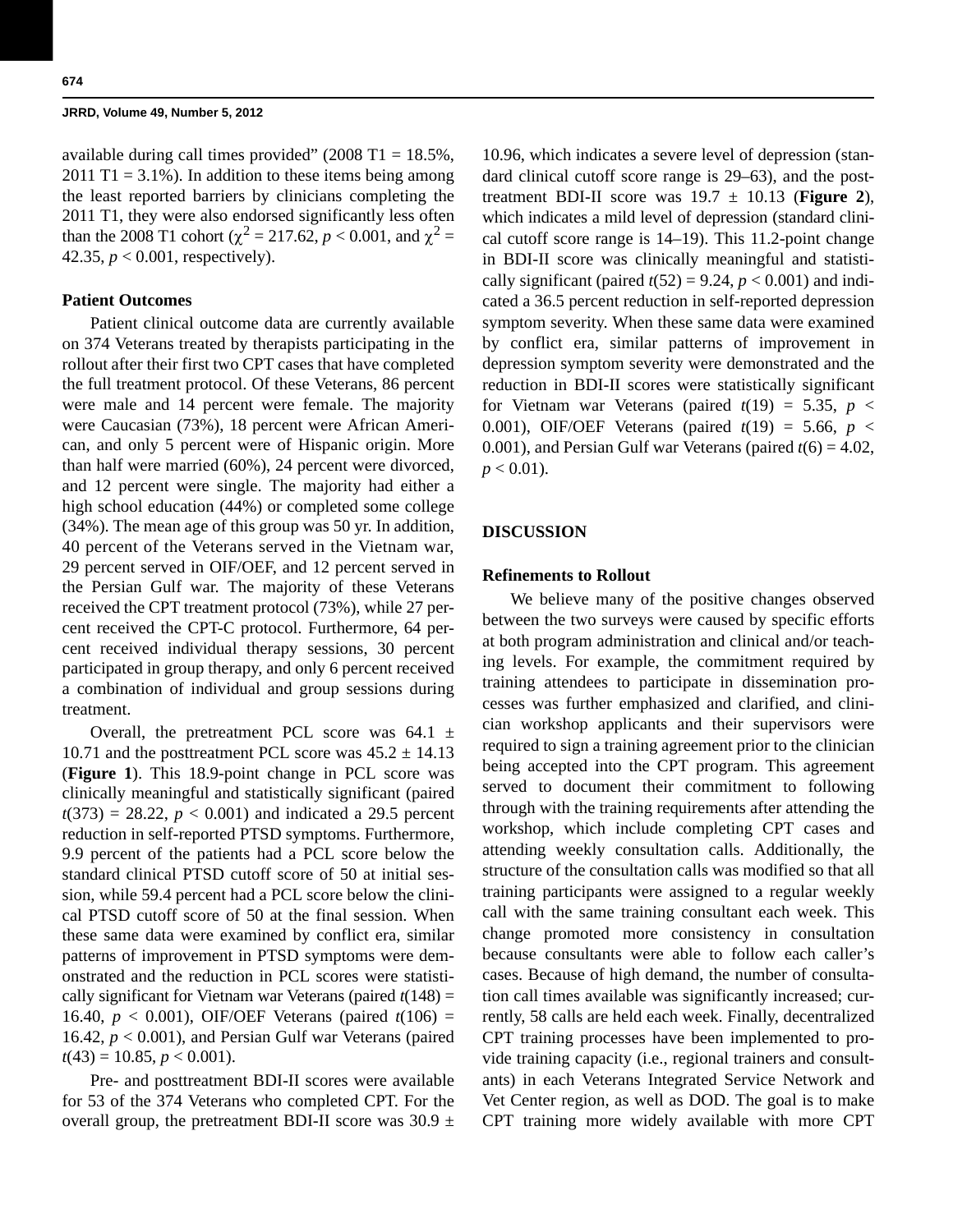#### **CHARD et al. Dissemination of CPT**



#### **Figure 1.**

Change in Posttraumatic Stress Disorder (PTSD) Checklist scores from initial therapy session to final therapy session for all cognitive processing therapy (CPT) completers. OEF = Operation Enduring Freedom, OIF = Operation Iraqi Freedom.

expertise available at regional and local levels to broaden dissemination and promote sustainability.

In addition to the administration changes, supplementary clinical education resources were developed to further enhance clinicians' understanding of the treatment and their confidence and self-efficacy in implementing CPT. A manual was created to serve as a clinical and administrative resource for consultants and to standardize the consultation processes. More specifically, the manual addresses concerns about comorbidity and patient complexity, discusses treatment rationale, and identifies ways to enhance patient motivation. To help clarify several of the key treatment concepts, such as stuck points, new help sheet guides for therapists and patients were developed to simplify complex concepts. To further enhance training efforts, additional video vignettes were developed to further demonstrate the implementation of CPT with individuals and groups at training workshops. In addition, bimonthly Live Meeting tutorials (live lecture by conference call accompanied by slides) are conducted on a variety of treatment-related topics, led by VA CPT trainers. Finally, we have launched the CPT Online Enhancement Course, which is a comprehensive, interactive Web-based course for VA clinicians to refresh their CPT knowledge, review CPT concepts, and view video clips of workshops and sample therapy sessions.

# **Using Cognitive Processing Therapy in Clinical Practice**

As the empirical and effectiveness research suggests, CPT can be used to treat PTSD and related symptoms (e.g., depression, guilt, dissociation, anger, and cognitive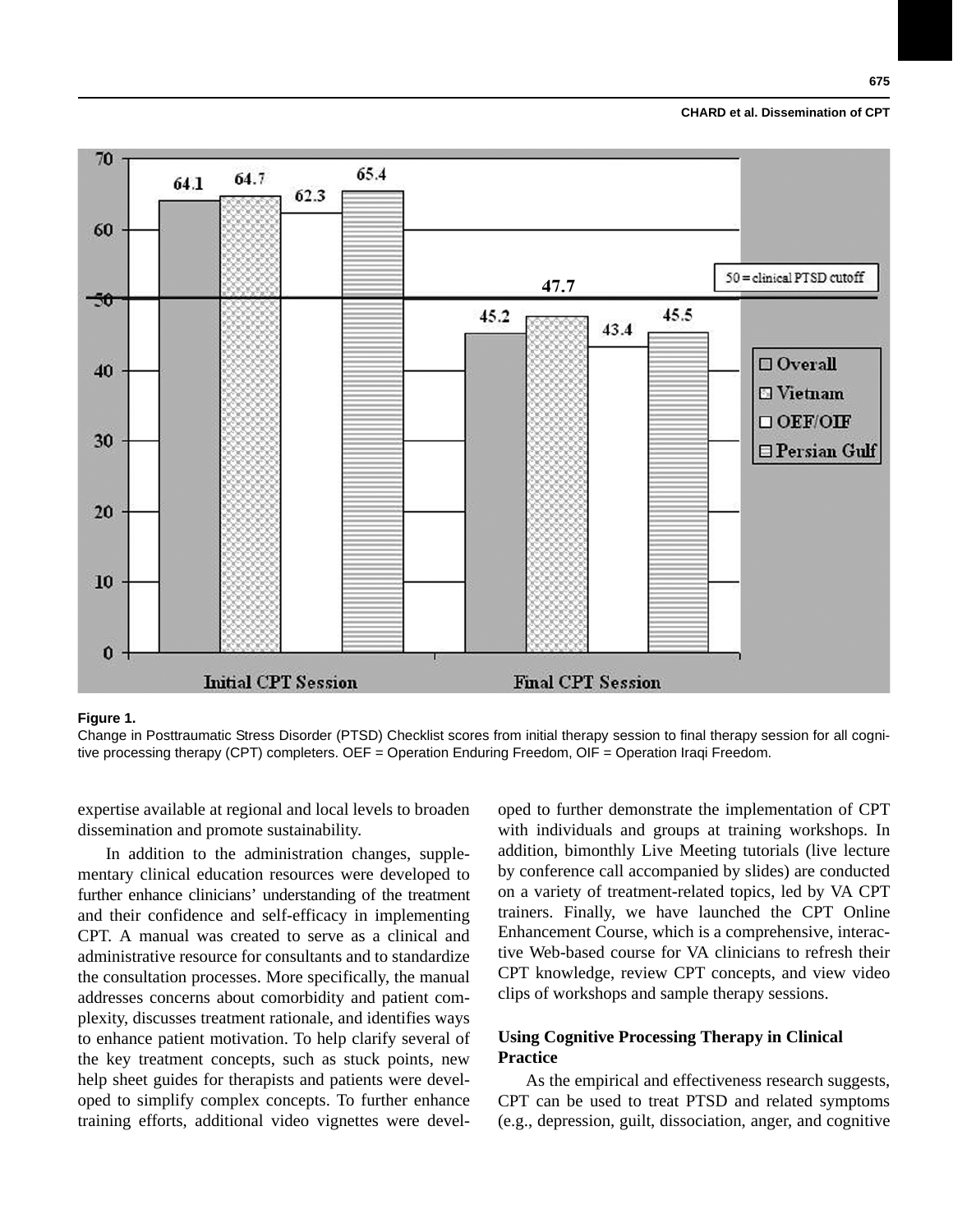



#### **Figure 2.**

Change in Beck Depression Inventory-II scores from initial therapy session to final therapy session for all cognitive processing therapy (CPT) completers. OEF = Operation Enduring Freedom, OIF = Operation Iraqi Freedom.

distortions) for individuals who have experienced a variety of traumas, including child abuse, rape, and combat. In addition, all of the CPT clinical trials discussed previously included patients with active substance abuse and this factor was not found to affect treatment outcome when analyzed in RCTs. Thus, CPT can be implemented with a wide range of patients seen frequently in clinical practice, using individual, group, or combined group and individual formats, once or twice a week. Even so, there are a few conditions in which CPT should not be initiated, including with patients who are actively psychotic, those with unmedicated bipolar mania, those with active suicidal or homicidal intent, and those in need of substance dependence detoxification. In addition, while CPT can be used with patients with cognitive limitations, individuals with severe dementia and those who are completely illiterate would not be as appropriate for CPT because of the reliance on written homework assignments. As noted previously, there has only been one study comparing CPT with another evidence-based treatment (PE); thus, it is too early to say which patients are more appropriate for one treatment over the other [2].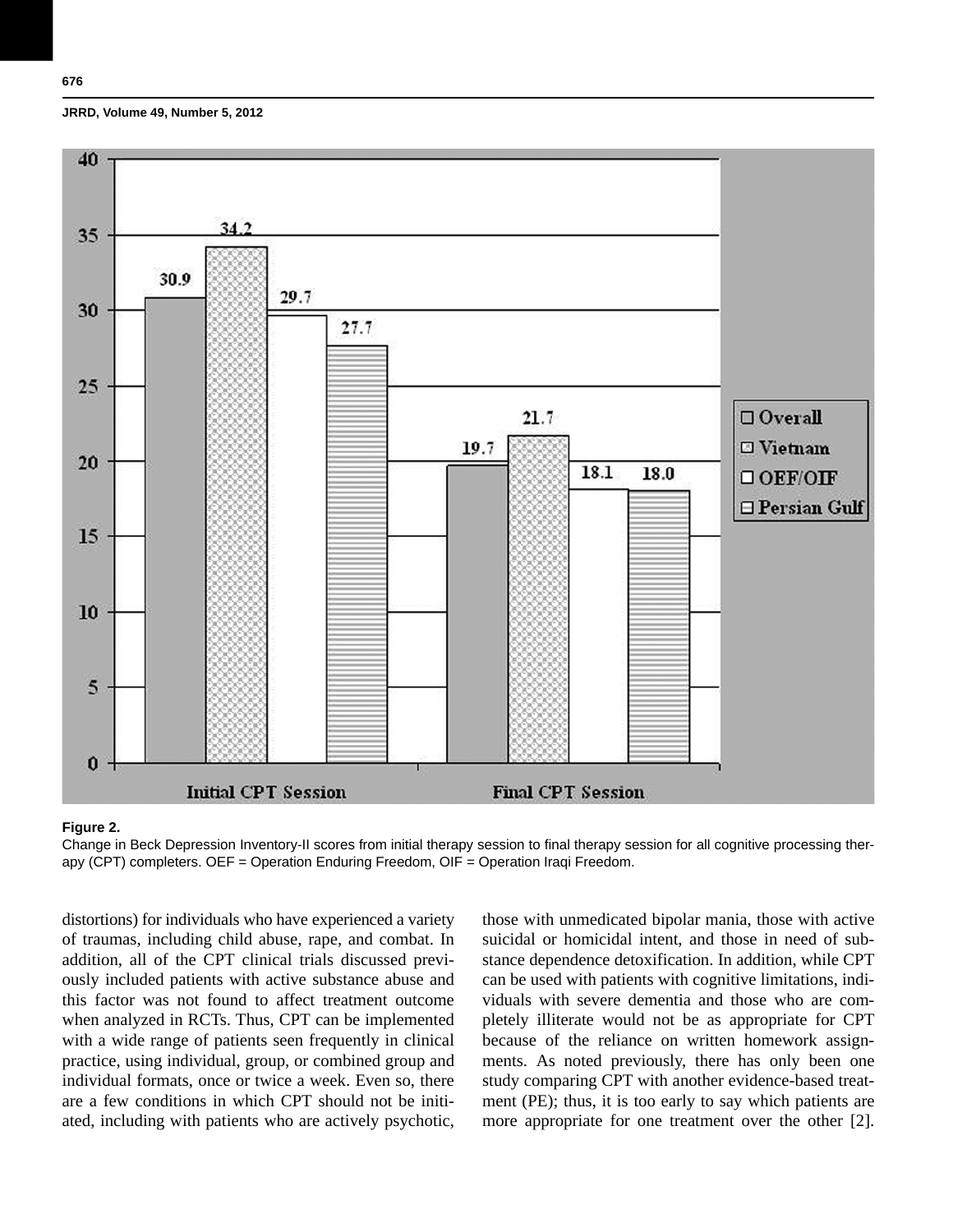#### **CHARD et al. Dissemination of CPT**

Attempts are currently being made to replicate this comparison study with Veterans, and if completed, this information will help to inform clinicians as to which therapy may work better for which type of patient.

# **CONCLUSIONS**

CPT is a well-established treatment for PTSD, and the VA dissemination of CPT has significantly increased Veteran access to evidence-based treatments for PTSD. Initial data suggest that most clinicians who have been trained in CPT have adopted it as part of their standard clinical practice, and the patients they treat are showing solid improvements in their PTSD and depressive symptomotology. Future areas of focus for CPT dissemination in VA will include expanding decentralized training and consultation capacity and evaluating the effectiveness thereof; implementing supplemental training resources for solidifying and expanding learned skills, such as deploying the CPT online enrichment course; and promoting sustainability. In addition to continued efforts by the dissemination team, there are currently more than a dozen funded RCTs of CPT examining issues such as group versus individual CPT, CPT with OIF/OEF combat Veterans, variable length CPT, CPT delivered through telehealth, CPT with or without TBI, and CPT in combination with other treatments for smoking or alcohol abuse. We anticipate that additional data from these studies, as well as clinic-based effectiveness studies (e.g., Alvarez et al. [8] and Gilman et al. [14]), will be available over the next several years that will shed further light on the effectiveness of CPT for a variety of populations and traumas. Continued research on and evaluation of the effectiveness of CPT, the mode of delivery of CPT, and real-world implementation of CPT will improve the quality of care for PTSD and evidence-based treatment accessibility for all Veterans.

# **ACKNOWLEDGMENTS**

#### **Author Contributions:**

*Study concept and design*: K. M. Chard, B. E. Karlin, P. A. Resick. *Acquisition, analysis, and interpretation of data*: K. M. Chard, E. G. Ricksecker.

*Drafting of manuscript*: E. T. Healy, E. G . Ricksecker, K. M. Chard. *Critical revision of manuscript for important intellectual content*: B. E. Karlin, K. M. Chard, P. A. Resick. *Statistical analysis: E. G. Ricksecker.* 

*Obtained funding*: P. A. Resick, K. M. Chard, B. E. Karlin. *Administrative, technical, or material support*: K. M. Chard, E. T. Healy, E. G. Ricksecker.

*Study supervision*: K. M. Chard.

**Financial Contributions:** The authors have declared that no competing interests exist.

**Funding/Support:** This material was based on work supported by the VA Office of Mental Health Services.

**Participant Follow-Up:** Clinicians will not be individually contacted, but the CPT Web site will have the results available to clinicians participating in the rollout.

**Disclaimer:** Contents of this manuscript do not reflect the opinions of the U.S. Government or VA.

# **REFERENCES**

- 1. Resick PA, Schnicke MK. Cognitive processing therapy for sexual assault victims. J Consult Clin Psychol. 1992; 60(5):748–56. [\[PMID:1401390\]](http://www.ncbi.nlm.nih.gov/pubmed/1401390) http://dx.doi.org/10.1037/0022-006X.60.5.748
- 2. Resick PA, Nishith P, Weaver TL, Astin MC, Feuer CA. A comparison of cognitive-processing therapy with prolonged exposure and a waiting condition for the treatment of chronic posttraumatic stress disorder in female rape victims. J Consult Clin Psychol. 2002;70(4):867–79. [\[PMID:12182270\]](http://www.ncbi.nlm.nih.gov/pubmed/12182270)

http://dx.doi.org/10.1037/0022-006X.70.4.867

 3. Monson CM, Schnurr PP, Resick PA, Friedman MJ, Young-Xu Y, Stevens SP. Cognitive processing therapy for veterans with military-related posttraumatic stress disorder. J Consult Clin Psychol. 2006;74(5):898–907. [\[PMID:17032094\]](http://www.ncbi.nlm.nih.gov/pubmed/17032094)

http://dx.doi.org/10.1037/0022-006X.74.5.898

 4. Chard KM. An evaluation of cognitive processing therapy for the treatment of posttraumatic stress disorder related to childhood sexual abuse. J Consult Clin Psychol. 2005;73(5): 965-71. [\[PMID:16287396\]](http://www.ncbi.nlm.nih.gov/pubmed/16287396)

http://dx.doi.org/10.1037/0022-006X.73.5.965

 5. Resick PA, Galovski TE, O'Brien Uhlmansiek M, Scher CD, Clum GA, Young-Xu Y. A randomized clinical trial to dismantle components of cognitive processing therapy for posttraumatic stress disorder in female victims of interpersonal violence. J Consult Clin Psychol. 2008;76(2):243–58. [\[PMID:18377121\]](http://www.ncbi.nlm.nih.gov/pubmed/18377121)

http://dx.doi.org/10.1037/0022-006X.76.2.243

- 6. Chard KM, Schumm JA, Owens GP, Cottingham SM. A comparison of OEF and OIF veterans and Vietnam veterans receiving cognitive processing therapy. J Trauma Stress. 2010;23(1):25–32. [\[PMID:20146255\]](http://www.ncbi.nlm.nih.gov/pubmed/20146255) http://dx.doi.org/10.1002/jts.20500
- 7. Chard KM, Schumm JA, McIlvain SM, Bailey GW, Parkinson RB. Exploring the efficacy of a residential treatment